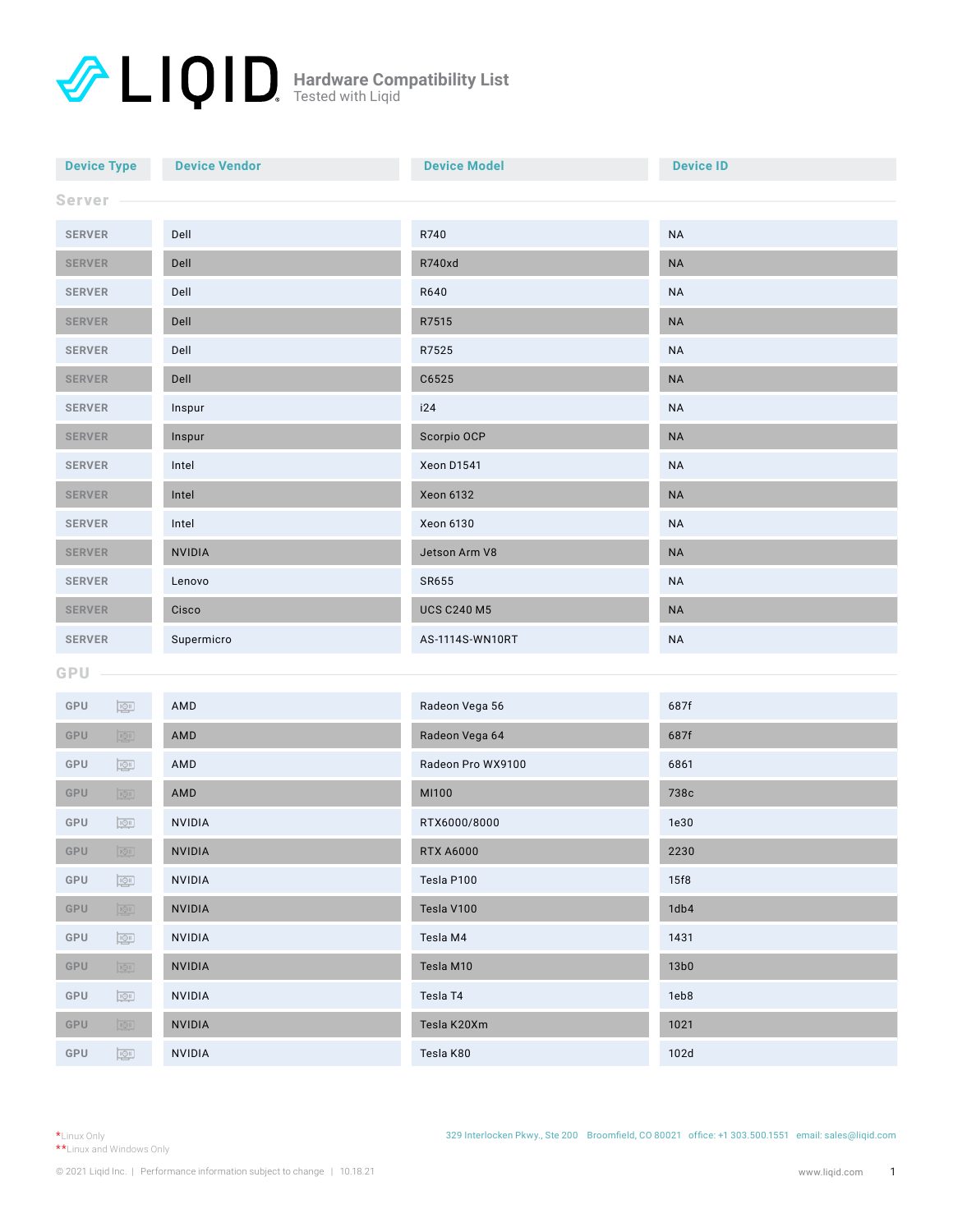| <b>Device Vendor</b><br><b>Device Type</b> |                                                                                                                                                                                                       |               | <b>Device Model</b>   | <b>Device ID</b> |  |
|--------------------------------------------|-------------------------------------------------------------------------------------------------------------------------------------------------------------------------------------------------------|---------------|-----------------------|------------------|--|
| GPU                                        |                                                                                                                                                                                                       |               |                       |                  |  |
| GPU                                        | $\boxed{1 \oplus 1}$                                                                                                                                                                                  | <b>NVIDIA</b> | Titan X*              | $1b00*$          |  |
| GPU                                        | $\overline{\mathbb{P}}$                                                                                                                                                                               | <b>NVIDIA</b> | Titan XP*             | $1b02*$          |  |
| GPU                                        | $\boxed{1 \oplus 1}$                                                                                                                                                                                  | <b>NVIDIA</b> | Titan GV100*          | $10ba*$          |  |
| GPU                                        | $\overline{\mathbb{Q}}$                                                                                                                                                                               | <b>NVIDIA</b> | GeForce 1060 6GB*     | $1c03*$          |  |
| GPU                                        | $\sqrt{1QT}$                                                                                                                                                                                          | <b>NVIDIA</b> | Geforce Titan 1080*   | <b>NA</b>        |  |
| GPU                                        | $\boxed{\underline{\text{IQII}}}$                                                                                                                                                                     | NVIDIA        | Geforce Titan 1080ti* | $1b06*$          |  |
| GPU                                        | $\boxed{1 \odot 1}$                                                                                                                                                                                   | NVIDIA        | Quadro P4000**        | $1bb1**$         |  |
| GPU                                        | $\boxed{\underline{\text{IQII}}}$                                                                                                                                                                     | NVIDIA        | Quadro P5000*         | $1bb0*$          |  |
| GPU                                        | $\boxed{1 \textcircled{91}}$<br>NVIDIA                                                                                                                                                                |               | Quadro P6000*         | $1b30*$          |  |
| GPU                                        | $\boxed{\underline{\text{IQII}}}$                                                                                                                                                                     | NVIDIA        | Quadro M2000M         | 13 <sub>b0</sub> |  |
| GPU                                        | $\boxed{1 \oplus 1}$<br>NVIDIA                                                                                                                                                                        |               | Quadro GP100          | 15f0             |  |
| GPU                                        | $\boxed{\underline{\text{IQII}}}$<br><b>NVIDIA</b>                                                                                                                                                    |               | Ampere A100 40GB      | 20f1             |  |
| GPU                                        | $\boxed{1 \oplus 1}$                                                                                                                                                                                  | NVIDIA        | Ampere A100 80GB      | 20b5             |  |
| GPU                                        | $\overline{\mathbb{Q}}$                                                                                                                                                                               | <b>NVIDIA</b> | Ampere A40            | 2235             |  |
| <b>GPU</b>                                 | $\sqrt{1Q_1}$                                                                                                                                                                                         | NVIDIA        | Ampere A10            | 2236             |  |
| <b>SSD</b>                                 |                                                                                                                                                                                                       |               |                       |                  |  |
| SSD                                        | Fre                                                                                                                                                                                                   | LIQID         | Element LQD3000       | $\sf NA$         |  |
| <b>SSD</b>                                 | 8<br>LIQID                                                                                                                                                                                            |               | Element LQD3250       | <b>NA</b>        |  |
| SSD                                        | Ë                                                                                                                                                                                                     | LIQID         | Element LQD3250d      | <b>NA</b>        |  |
| SSD                                        | 8                                                                                                                                                                                                     | LIQID         | Element LQD3900       | <b>NA</b>        |  |
| <b>SSD</b>                                 |                                                                                                                                                                                                       | LIQID         | Element LQD4500       | <b>NA</b>        |  |
| SSD                                        | $\boxdot$                                                                                                                                                                                             | LIQID         | Element LQD4900       | <b>NA</b>        |  |
| SSD                                        | $\begin{tabular}{ c c c } \hline \quad \quad & \quad \quad & \quad \quad \\ \hline \quad \quad & \quad \quad & \quad \quad \\ \hline \quad \quad & \quad \quad & \quad \quad \\ \hline \end{tabular}$ | Kingston      | a1000                 | $\sf NA$         |  |
| $\texttt{SSD}$                             | E                                                                                                                                                                                                     | Intel         | Optane P4801X         | 2701             |  |
| $\texttt{SSD}$                             | S                                                                                                                                                                                                     | Toshiba       | XG3                   | 010f             |  |
| SSD                                        | e                                                                                                                                                                                                     | Toshiba       | XG5                   | 0116             |  |
| SSD                                        | E                                                                                                                                                                                                     | Toshiba       | XD5                   | 0119             |  |
| SSD                                        | e                                                                                                                                                                                                     | Toshiba       | XG6                   | 011a             |  |
| SSD                                        | S                                                                                                                                                                                                     | Phison        | $\mathsf{E}7$         | 5007             |  |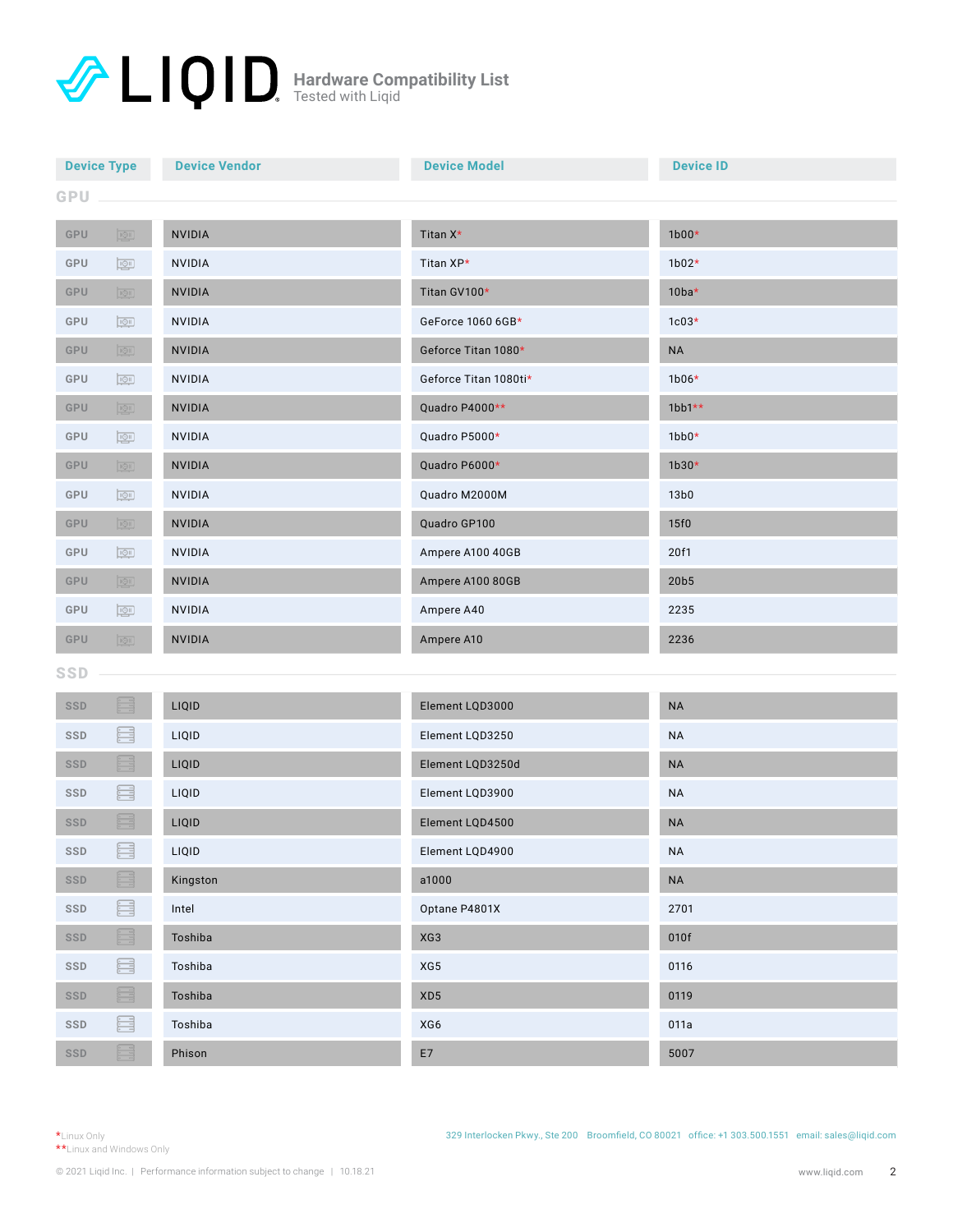| <b>Device Vendor</b><br><b>Device Type</b> |               |         | <b>Device Model</b> | <b>Device ID</b> |  |
|--------------------------------------------|---------------|---------|---------------------|------------------|--|
| <b>SSD</b>                                 |               |         |                     |                  |  |
| SSD                                        | E             | Micron  | 9200pro             | 5191             |  |
| <b>SSD</b>                                 | <u>: E</u>    | Micron  | 9200max             | 5192             |  |
| <b>SSD</b>                                 | e             | Micron  | 7300                | <b>NA</b>        |  |
| SSD                                        | E             | Samsung | 950 Evo             | $\sf NA$         |  |
| <b>SSD</b>                                 | 8             | Samsung | 950 Pro             | <b>NA</b>        |  |
| <b>SSD</b>                                 | i E           | Samsung | 960 Evo             | a802             |  |
| <b>SSD</b>                                 | æ             | Samsung | 960 Pro             | <b>NA</b>        |  |
| SSD                                        | E<br>Samsung  |         | 970 Pro             | $\sf NA$         |  |
| SSD                                        | s<br>Samsung  |         | PM963               | a804             |  |
| <b>SSD</b>                                 | Ġ<br>Samsung  |         | PM983               | a808             |  |
| SSD                                        | æ<br>Samsung  |         | PM1725              | a821             |  |
| SSD                                        | S             | Samsung | <b>PM1725A</b>      | a822             |  |
| SSD                                        | 르             | Toshiba | <b>NVME</b>         | 2241             |  |
| E<br><b>Western Digital</b><br><b>SSD</b>  |               |         | <b>DC SN640</b>     | <b>NA</b>        |  |
| <b>NIC</b>                                 |               |         |                     |                  |  |
| <b>NIC</b>                                 | 品             | Emulex  | Saturn-X LightPulse | fc40             |  |
| NIC                                        | 몲             | Emulex  | Saturn-X LightPulse | f011             |  |
| NIC                                        | 品             | Emulex  | Saturn-X LightPulse | f015             |  |
| NIC                                        | 몲             | Emulex  | Saturn-X LightPulse | f111             |  |
| <b>NIC</b>                                 | 品             | Emulex  | Saturn-X LightPulse | f112             |  |
| NIC                                        | 品             | Emulex  | Saturn-X            | 1001             |  |
| NIC                                        | 品             | Emulex  | Skyhawk NIC         | 0720             |  |
| NIC                                        | 몲             | Emulex  | Skyhawk FCOE        | 0724             |  |
| <b>NIC</b>                                 | 品<br>Mellanox |         | 27710 ConnectX 4    | 1015             |  |
|                                            |               |         |                     |                  |  |

| NIC         | 5 | Mellanox | 27710 ConnectX 4            | 1015             |
|-------------|---|----------|-----------------------------|------------------|
| NIC.        | 볾 | Mellanox | 27640 InfiniBand ConnectX 5 | 15 <sub>b3</sub> |
| NIC         | 品 | Mellanox | 27520 Connect X 3           | 1007             |
| NIC.        | 品 | Mellanox | 27700 ConnectX 4            | 1013             |
| NIC         | 品 | Mellanox | <b>HDR ConnectX 6</b>       | 101d             |
| NIC.        | ă | Mellanox | 28908 Infiniband ConnectX 6 | 101 <sub>b</sub> |
| <b>FPGA</b> |   | Xilinx   | Virtex 5                    | 0127             |

\*Linux Only \*\*Linux and Windows Only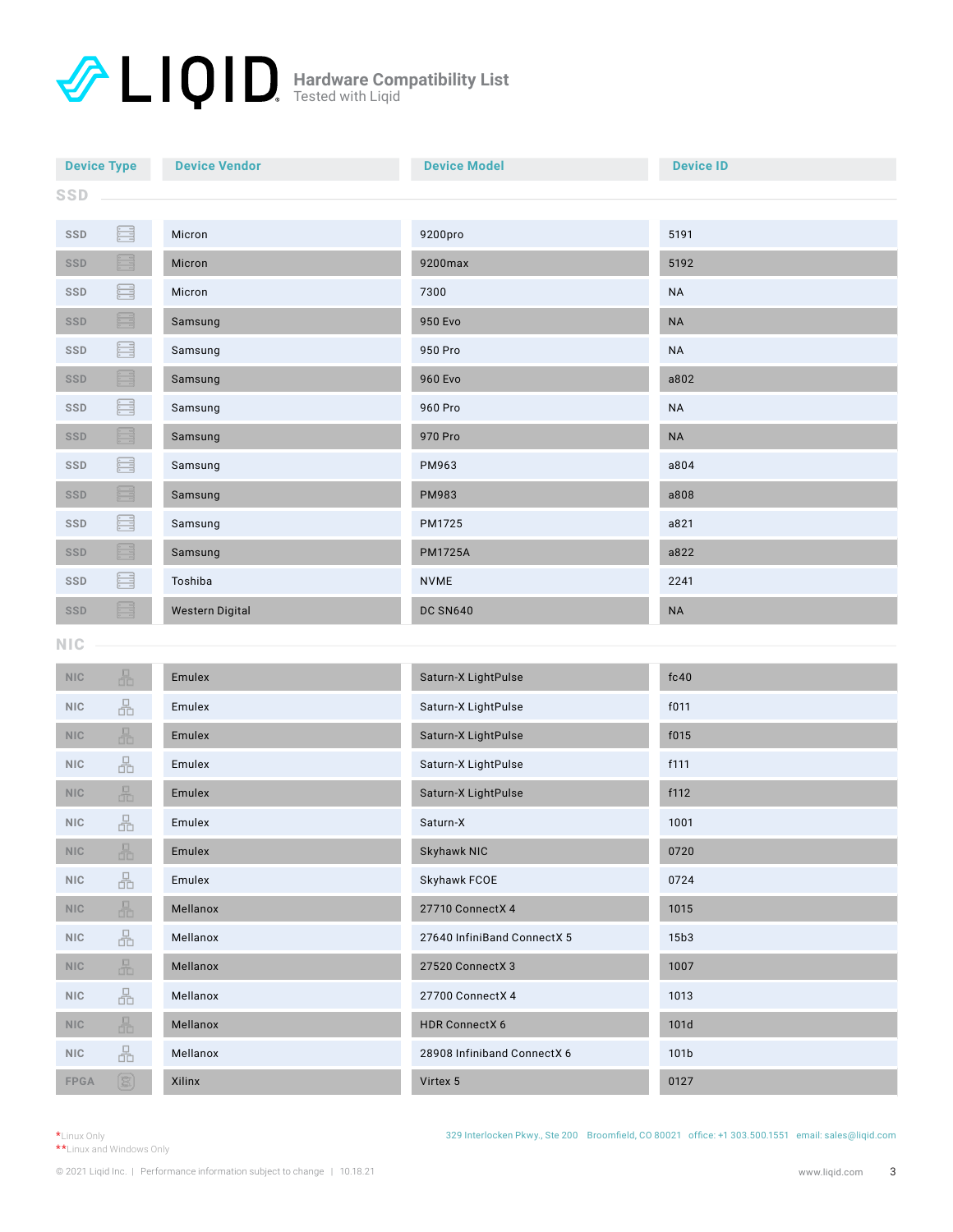| <b>Device Vendor</b><br><b>Device Type</b>                                                                                                                                                                                                                                                                                                                                                   |                      | <b>Device Model</b> | <b>Device ID</b> |  |  |
|----------------------------------------------------------------------------------------------------------------------------------------------------------------------------------------------------------------------------------------------------------------------------------------------------------------------------------------------------------------------------------------------|----------------------|---------------------|------------------|--|--|
| <b>FPGA</b>                                                                                                                                                                                                                                                                                                                                                                                  |                      |                     |                  |  |  |
| $\circledS$<br>FPGA                                                                                                                                                                                                                                                                                                                                                                          | Xilinx               | Virtex 1525         | 6a90             |  |  |
| $\circledB$<br>${\sf FPGA}$                                                                                                                                                                                                                                                                                                                                                                  | Xilinx               | Alevo               | 15b3             |  |  |
| 图<br>FPGA                                                                                                                                                                                                                                                                                                                                                                                    | Xilinx               | Spartan 5           | 1007             |  |  |
| $\begin{picture}(40,40) \put(0,0){\line(1,0){10}} \put(15,0){\line(1,0){10}} \put(15,0){\line(1,0){10}} \put(15,0){\line(1,0){10}} \put(15,0){\line(1,0){10}} \put(15,0){\line(1,0){10}} \put(15,0){\line(1,0){10}} \put(15,0){\line(1,0){10}} \put(15,0){\line(1,0){10}} \put(15,0){\line(1,0){10}} \put(15,0){\line(1,0){10}} \put(15,0){\line(1$<br>${\sf FPGA}$<br>Nallatech             |                      | 385A                | 385a             |  |  |
| 图<br>FPGA<br>Intel                                                                                                                                                                                                                                                                                                                                                                           |                      | Arria 10            | 1013             |  |  |
| $\begin{picture}(40,40) \put(0,0){\line(1,0){10}} \put(15,0){\line(1,0){10}} \put(15,0){\line(1,0){10}} \put(15,0){\line(1,0){10}} \put(15,0){\line(1,0){10}} \put(15,0){\line(1,0){10}} \put(15,0){\line(1,0){10}} \put(15,0){\line(1,0){10}} \put(15,0){\line(1,0){10}} \put(15,0){\line(1,0){10}} \put(15,0){\line(1,0){10}} \put(15,0){\line(1$<br>$\ensuremath{\mathsf{FPGA}}$<br>Intel |                      | Arria 10            | 09c4             |  |  |
| 国<br>${\sf FPGA}$<br>Intel                                                                                                                                                                                                                                                                                                                                                                   |                      | <b>PAC N3000</b>    | 0d58             |  |  |
| PDU                                                                                                                                                                                                                                                                                                                                                                                          |                      |                     |                  |  |  |
|                                                                                                                                                                                                                                                                                                                                                                                              |                      | PDU41001            |                  |  |  |
| PDU                                                                                                                                                                                                                                                                                                                                                                                          | CyberPower           |                     | $\sf NA$         |  |  |
| PDU                                                                                                                                                                                                                                                                                                                                                                                          | Server Technology    | <b>STV-4540C</b>    | $\sf NA$         |  |  |
| Server Technology<br>PDU                                                                                                                                                                                                                                                                                                                                                                     |                      | C1W16HR-2CAA5BAC    | $\sf NA$         |  |  |
| Server Technology<br>PDU                                                                                                                                                                                                                                                                                                                                                                     |                      | STV-6502E           | $\sf NA$         |  |  |
| <b>PDU</b>                                                                                                                                                                                                                                                                                                                                                                                   | Server Technology    | STV-6501C           | <b>NA</b>        |  |  |
| Server Technology<br>PDU                                                                                                                                                                                                                                                                                                                                                                     |                      | C3W36RL-DQJE2MT2    | $\sf NA$         |  |  |
| APC<br>PDU                                                                                                                                                                                                                                                                                                                                                                                   |                      | AP8941              | <b>NA</b>        |  |  |
| <b>HBA</b>                                                                                                                                                                                                                                                                                                                                                                                   |                      |                     |                  |  |  |
| <b>HBA</b>                                                                                                                                                                                                                                                                                                                                                                                   | Liqid                | SRIS x8             | $\sf NA$         |  |  |
| <b>HBA</b>                                                                                                                                                                                                                                                                                                                                                                                   | Liqid                | SRIS x16            | $\sf NA$         |  |  |
| <b>HBA</b>                                                                                                                                                                                                                                                                                                                                                                                   | Liqid                | SRIS PCIE Gen4      | $\sf NA$         |  |  |
| <b>HBA</b>                                                                                                                                                                                                                                                                                                                                                                                   | Liqid                | MX U.2 HBA          | $\sf NA$         |  |  |
| <b>HBA</b>                                                                                                                                                                                                                                                                                                                                                                                   | <b>Serial Cables</b> | Active x8           | <b>NA</b>        |  |  |
| <b>HBA</b>                                                                                                                                                                                                                                                                                                                                                                                   | <b>Serial Cables</b> | Active x16          | $\sf NA$         |  |  |
| <b>Serial Cables</b><br><b>HBA</b>                                                                                                                                                                                                                                                                                                                                                           |                      | Passive x4          | $\sf NA$         |  |  |
| HBA<br><b>OSS</b>                                                                                                                                                                                                                                                                                                                                                                            |                      | x16                 | $\sf NA$         |  |  |
| ${\sf HBA}$<br>Inspur                                                                                                                                                                                                                                                                                                                                                                        |                      | Retimer             | $\sf NA$         |  |  |
| <b>Cables</b>                                                                                                                                                                                                                                                                                                                                                                                |                      |                     |                  |  |  |
| Cables                                                                                                                                                                                                                                                                                                                                                                                       | Genisys              | 1m                  | $\sf NA$         |  |  |
| Cables                                                                                                                                                                                                                                                                                                                                                                                       | Genisys              | 2m                  | $\sf NA$         |  |  |
| Cables                                                                                                                                                                                                                                                                                                                                                                                       | Serial Cables        | .25m                | $\sf NA$         |  |  |
|                                                                                                                                                                                                                                                                                                                                                                                              |                      |                     |                  |  |  |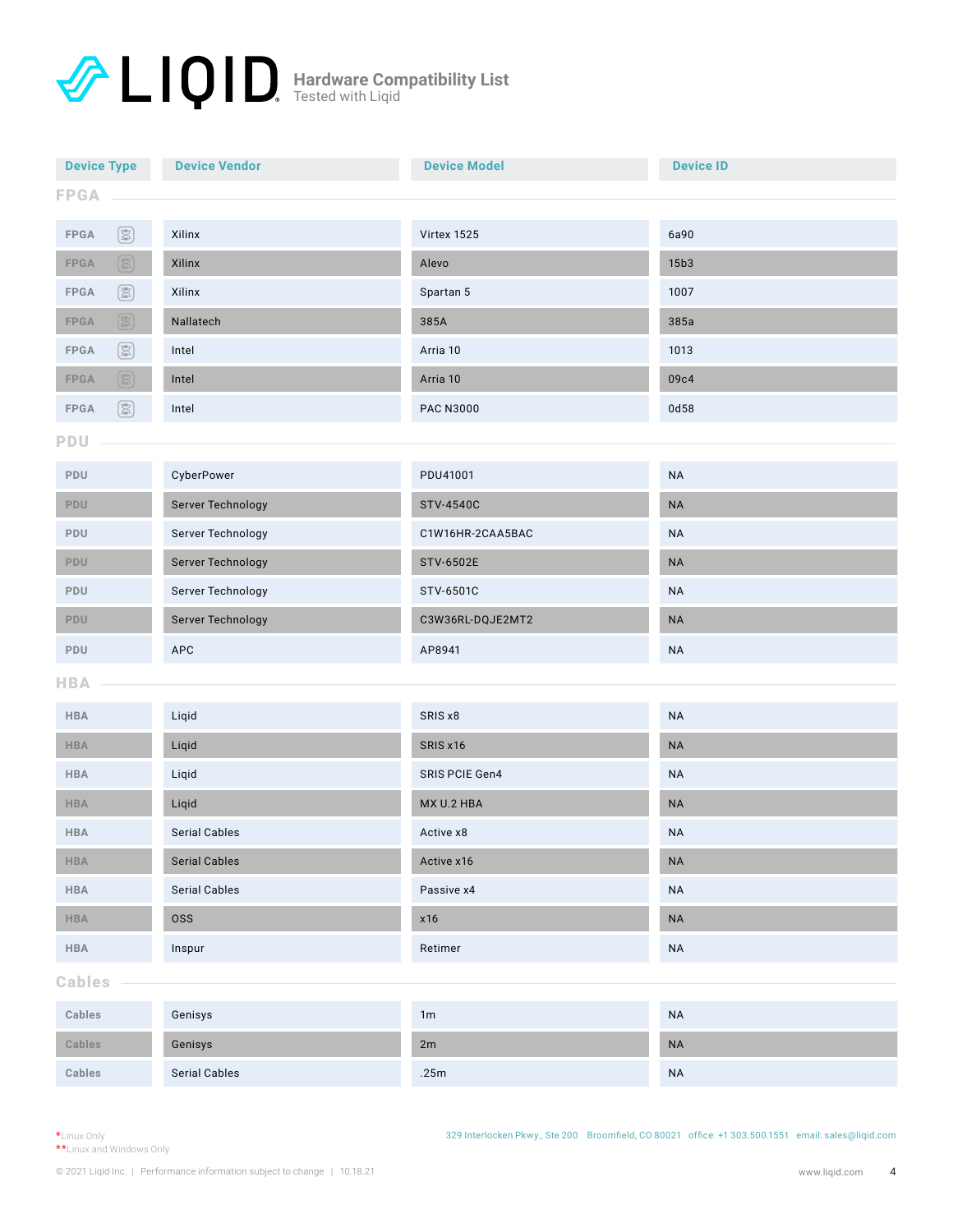| <b>Device Type</b>               | <b>Device Vendor</b> | <b>Device Model</b> | <b>Device ID</b> |  |  |  |
|----------------------------------|----------------------|---------------------|------------------|--|--|--|
| <b>Cables</b>                    |                      |                     |                  |  |  |  |
|                                  |                      |                     |                  |  |  |  |
| Cables                           | <b>Serial Cables</b> | .5m                 | <b>NA</b>        |  |  |  |
| Cables                           | <b>Serial Cables</b> | 1 <sub>m</sub>      | <b>NA</b>        |  |  |  |
| Cables                           | <b>Serial Cables</b> | 2m                  | <b>NA</b>        |  |  |  |
| <b>Expansion Chassis</b>         |                      |                     |                  |  |  |  |
| <b>EXP Chassis</b><br>Liqid      |                      | JBOG (CocoLinks)    | <b>NA</b>        |  |  |  |
| <b>EXP Chassis</b><br><b>OSS</b> |                      | Magma EB3450        | <b>NA</b>        |  |  |  |
| <b>EXP Chassis</b><br><b>OSS</b> |                      | Magma EB3600        | <b>NA</b>        |  |  |  |
| <b>EXP Chassis</b>               | <b>OSS</b>           | 4U-V (gen 4)        | <b>NA</b>        |  |  |  |
| <b>EXP Chassis</b>               | <b>OSS</b>           | 4U-P (gen 4)        | <b>NA</b>        |  |  |  |
| <b>EXP Chassis</b>               | Inspur               | GX4                 | <b>NA</b>        |  |  |  |
| <b>EXP Chassis</b>               | <b>Serial Cables</b> | <b>JBOF</b>         | <b>NA</b>        |  |  |  |
| <b>EXP Chassis</b>               | AIC                  | <b>JBOF</b>         | <b>NA</b>        |  |  |  |
| <b>EXP Chassis</b>               | <b>AIC</b>           | JBOx (gen 4)        | <b>NA</b>        |  |  |  |
| <b>EXP Chassis</b>               | Supermicro           | <b>JBOF</b>         | SSG-136R-N32JBF  |  |  |  |
| <b>EXP Chassis</b>               | Gigabyte             | <b>JBOF</b>         | <b>NA</b>        |  |  |  |
| SerialTek<br><b>EXP Chassis</b>  |                      | <b>JBOF</b>         | <b>NA</b>        |  |  |  |